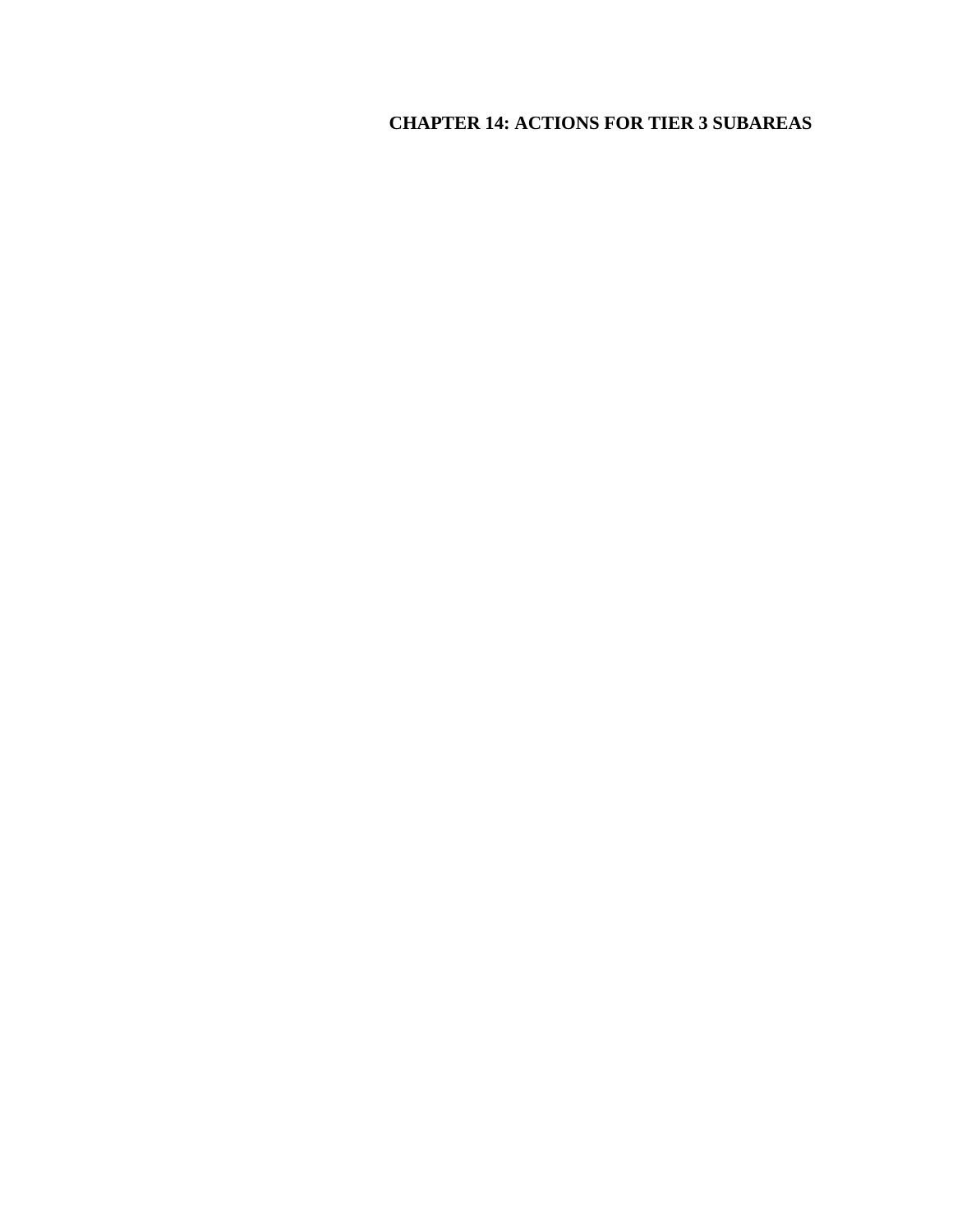# **Chapter 14: Land use and Public Outreach Actions for Tier 3 Subareas**

## **TECHNICAL BASIS FOR TIER 3 ACTIONS:**

Tier 3 subareas are defined by the watershed evaluation as those subareas with episodic or no Chinook spawning and with moderate or low watershed function. No specific scientific hypotheses were developed for Tier 3 subareas in the Conservation Strategy, and these action recommendations have not been reviewed by Technical Committee. The following technical guidance was used to generate Tier 3 actions:

- ¾ In Tier 3 areas with episodic Chinook use, conservation actions should focus on protecting and enhancing water quality and natural stream flow regimes to benefit other salmonid species and downstream areas used by Chinook (Conservation Strategy, pg. 4-3).
- $\triangleright$  Where forest cover is intact it should be maintained so that hydrologic processes are maintained and potential for adverse water quality impacts is minimized. Where forest cover is degraded, riparian buffer protection becomes especially important. If forest cover and riparian cover are both degraded, stormwater management actions to maintain water quality and quantity become critical. (W8TC meeting summary, Feb. 28, 2004)
- $\triangleright$  Tier map says: In these (Tier 3) subareas, land use and public education actions will be necessary to support protection and restoration of key habitat and habitat-forming processes.

The Technical Committee did generate hypotheses for tributaries as part of discussion of Tier 1 and 2 subareas. These hypotheses (listed in bold below) are used to organize the Tier 3 actions. Note that these hypotheses are interrelated, and many actions address both hypotheses.

Note also that these actions were developed by WRIA 8 service provider team. Although meetings were not held among Tier 3 jurisdictions to develop actions collaboratively as was the case with the Tier 1 and 2 comprehensive lists, many of these actions were discussed at the Tier 1 and 2 meetings.

#### **CONTEXT OF TIER 3 SUBAREAS**

#### *Jurisdictions:*

Almost all jurisdictions in WRIA 8 include Tier 3 subareas.

#### *Percent of basin inside Urban Growth Areas (UGA):*

Almost all Tier 3 subareas are within the UGA; some portions of Tier 3 subareas in Sammamish River, Issaquah and Cedar are outside UGA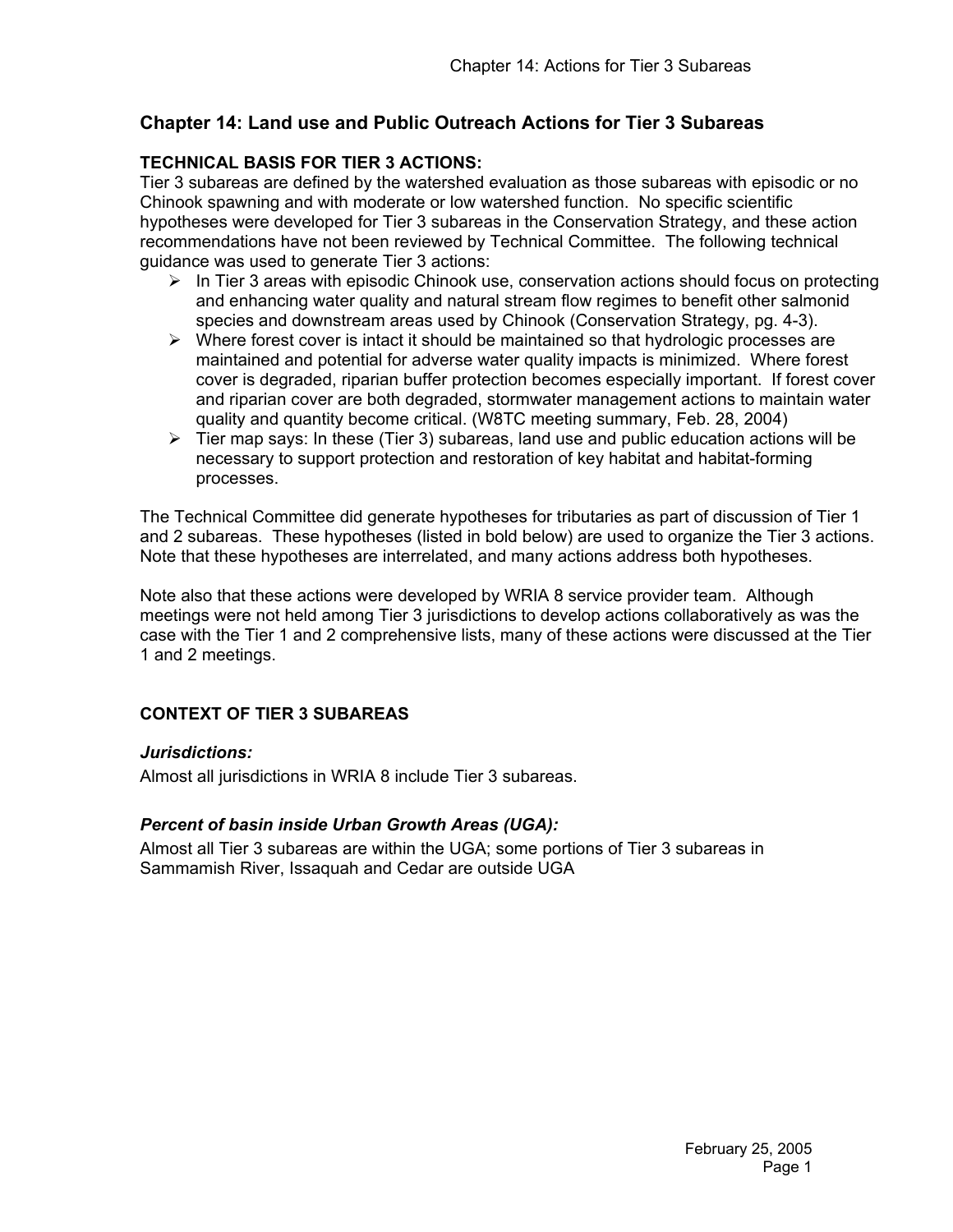## **TIER 3 ACTIONS**

#### *Technical hypotheses and recommended actions:*

#### **Protect and restore water quality in small tributaries [including protection and enhancement of natural stream flows]:**

#### *Land use actions:*

Consistent with the Growth Management Act, areas inside UGA will continue to absorb most new residential, commercial, industrial growth. Control new development and redevelopment to minimize impacts on water quality and natural flow regimes.

- Address stormwater impacts from residential, commercial, industrial uses, through NPDES phase 1 and phase 2 municipal stormwater permit updates. Adopt and enforce regulations and best management practices consistent with Washington Department of Ecology's 2001 Stormwater Management Manual for Puget Sound (or beyond) to address water quality and flow impacts of urban and urbanizing areas.
- Address water quality issues, including temperature and pesticides/herbicides, through stormwater regulations, best management practices (including low impact development), education, and incentives.
- Adopt policies on pesticide use consistent with the January 2004 federal ruling banning certain pesticide use along salmon-bearing streams in the northwest. Application of pesticides should be in accordance with source control best management practices in Washington Department of Ecology's 2001 Stormwater Management Manual for Puget Sound. Consider also the Integrated Pest Management program that Seattle and King County apply on public lands.
- Adopt source controls of fine sediments and metals in mainstems and tributaries (e.g., from construction, sand on roads, bed scouring flows, farms) through stormwater management, clearing and grading ordinances, etc.
- Through planning for new roads or road widening projects, assess and recommend ways to minimize impacts on water quality, instream flows and sensitive areas. Prohibit new roads in floodplains.
- Work with Washington Department of Transportation and local jurisdictions to pursue opportunities to retrofit existing roadways to improve water quality treatment and spill containment.
- Adopt and implement Regional Road Maintenance Endangered Species Act (ESA) Program Guidelines for maintaining existing roads and drainage systems.
- Implement current and future TMDLs on 303(d) listed water bodies.
- Adopt stormwater provisions to address high flows, flashiness, and protection of base flows in creeks, including best management practices to improve infiltration, and on-site stormwater detention for new and redeveloped projects.
- Encourage low impact development throughout subareas through regulations, incentives, and education/training. Specific actions include:
	- $\triangleright$  Develop, adopt, and update as needed, local regulations and ordinances that improve the ability of builders to design low impact development projects, and for local government staff to review and approve those projects. For example, local staff from fire, surface water management, building, and public works departments have different responsibilities related to public and private development, and need to find solutions which can support low impact development.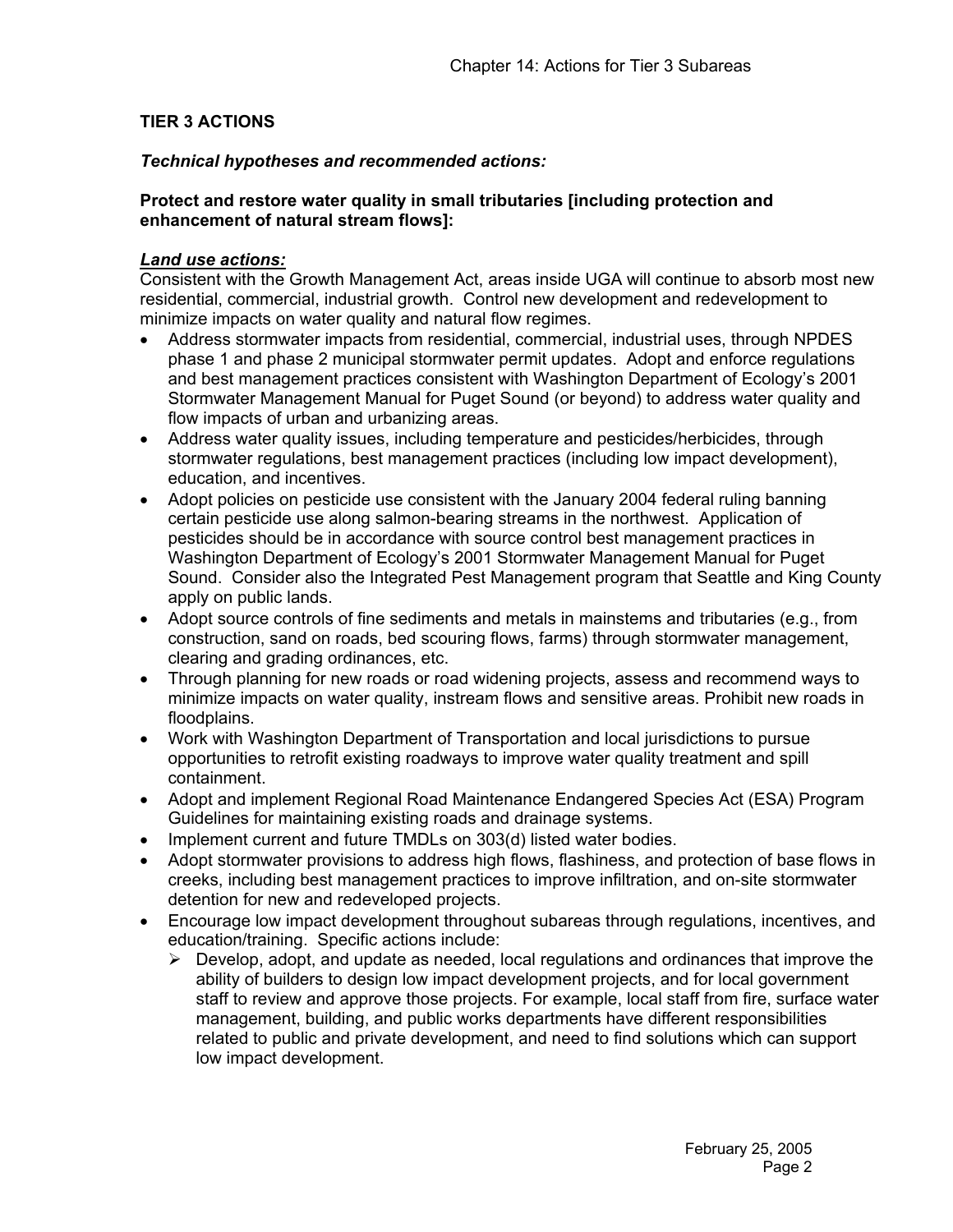- $\triangleright$  Incentives could include a Public Benefit Rating System-type tax benefit to developments which meet certain development standards, simpler permit review, reduced requirements for capital facilities.
- $\triangleright$  Provide guidelines and technical information to planners and developers about on-theground examples of what does and does not work in low impact development approaches; promote demonstration projects to show benefits and tradeoffs (in terms of technical stormwater management, cost, permitting, marketability).
- $\triangleright$  Monitor existing facilities (e.g., green roofs, permeable pavements, etc.) to improve understanding of and quantify benefits of low impact development techniques.
- $\triangleright$  Existing examples to show developers and planners include King County's three low impact development demonstration projects currently underway, Seattle's natural drainage program for retrofitting existing neighborhoods, Issaquah Highlands, and Maltby Joint Ventures-Chinook Homes.
- Address the issue of maintaining and restoring instream flows at all levels of government, recognizing that different aspects of the problem are controlled by different government agencies. For example, local jurisdictions affect low impact development standards; Department of Ecology regulates water rights.
- Work with Washington Department of Ecology, local health departments, and water suppliers on regulations, incentives, and education related to impact of surface and groundwater withdrawals, including municipal water withdrawals, illegal withdrawals, and exempt wells on flow conditions throughout basin.
- Determine extent of unauthorized withdrawals in all sectors (residential, agricultural, commercial, industrial). Work with Department of Ecology on education and enforcement of unauthorized water withdrawals (e.g., un-permitted withdrawals, permitted withdrawals that exceed authorized volumes).

# *Public outreach actions:*

- Target Natural Yard Care Program to include those neighborhoods which drain into Tier 3 creeks. Tier 3 jurisdictions should also participate in the King County Local Hazardous Waste Management water quality postcard program which utilizes compelling photos and copy to encourage pesticide reduction.
- Expand groundwater protection outreach messages to include the relationship between ground and surface water and inter-connectedness of all hydrologic systems. Include messages in water utility billings, newspaper articles, and school curricula; explore opportunities to partner with business such as local bottled water company.
- Continue and/or extend availability of water conservation incentive programs (such as rebates for efficient toilets, appliances, free indoor conservation kits, free landscape irrigation audits); classes on native drought tolerant landscaping; outreach on rainwater harvesting and greywater capturing for reuse in landscape irrigation makers; and waterless carwash promotions.
- Encourage rainwater harvesting and grey-water capturing for reuse in landscaping irrigation through demonstration projects, workshops and educational materials.
- Sponsor design competitions for innovative low impact development features, including clustered development, greater forest cover, reduced impervious pavement, green roofs. Combine a home/ garden tour or "Street of Dreams" type event featuring these landscape/engineering treatments.
- Use recognition as a means to encourage more salmon-sustainable designs and construction. In addition to professional association awards and Built Green certification, expand recognition to include merit awards celebrated by popular magazines such as *Sunset*, which is read by a broader sector of the general public.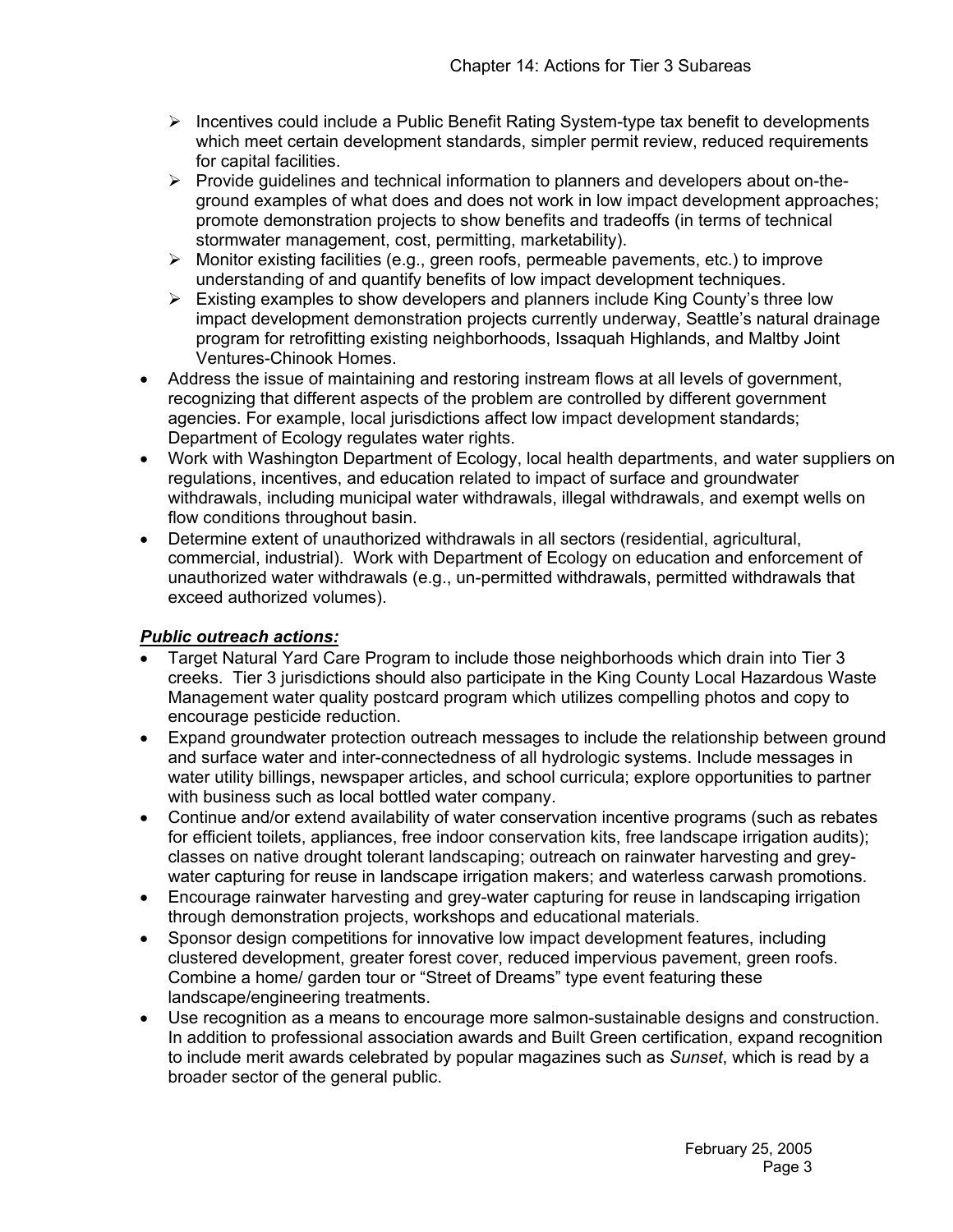- Continue to recognize businesses that carry out procedures or use products that protect watershed health.
- Coordinate with local business community and non-profits to encourage the use of commercial car washes and carwash kits. Reprint and distribute water quality poster series depicting impacts of everyday practices: washing car, driving car without maintenance, leaving pet wastes unattended, and using lawn chemicals improperly.
- Work with auto parts retailers and gas stations to increase potential for collection of used motor oil/transmission fluids.
- Build partnerships and seek outreach opportunities with commute trip reduction programs to convey the impacts of automobiles on water quality and salmon habitat. Encourage alternative transportation choices.
- Educate and support businesses, property management companies, and homeowners associations on stormwater best management practices, specifically related to parking lot cleaning, storm drain maintenance, and road cleaning.
- Publicize emergency call numbers for public to report water quality and quantity problems, nonpermitted vegetation clearing, and non-permitted in-stream grading and wood removal incidents.
- Expand storm drain stenciling program.
- Develop public information about exempt wells, differences between water drawn from wells versus water diverted from streams without water rights permits, and support enforcement through development of citizen-based watchdog groups.
- Increase outreach regarding siting and maintenance of septic systems, and the disposal of hazardous waste into septic systems.

#### **Coho runs in smaller tributaries should be restored as a control mechanism to reduce the cutthroat population [because cutthroat prey on juvenile Chinook in the lakes]:**

#### *Land use actions:*

- Protect and restore habitat conditions in tributaries, to protect/restore water quality, riparian function, and forest cover to reduce effects of urbanization, including flashy flows, and therefore reduce conditions which would encourage cutthroat. Jurisdictions should hold the line on the Urban Growth Boundary. Specific actions are listed below; see also actions listed above for *water quality* and *flows*.
- Revise critical areas regulations and Shoreline Master Programs, and offer incentives to protect and restore forest cover, wetlands, and headwaters, including:
	- $\checkmark$  Manage new residential and commercial development to minimize impacts on forest cover, aquatic buffers, water quality, and instream flows, by emphasizing low impact development (see specific low impact development recommendations above under *water quality*).
	- $\checkmark$  Promote flexible development approaches, including: cluster development in order to preserve large contiguous natural areas; transferable development rights (TDRs) or environmental mitigation banking, to shift development to areas which are less environmentally sensitive and/or to mitigate impacts by restoring areas with highest ecological functions.
	- $\checkmark$  Protect and restore forest cover through tree retention and tree replacement programs, landscaping guidelines, street tree programs, and urban reforestation programs. If a percent forest retention standard is applied in some areas (e.g., like King County's proposed 65% forest cover-10% impervious surface), forest protection standards should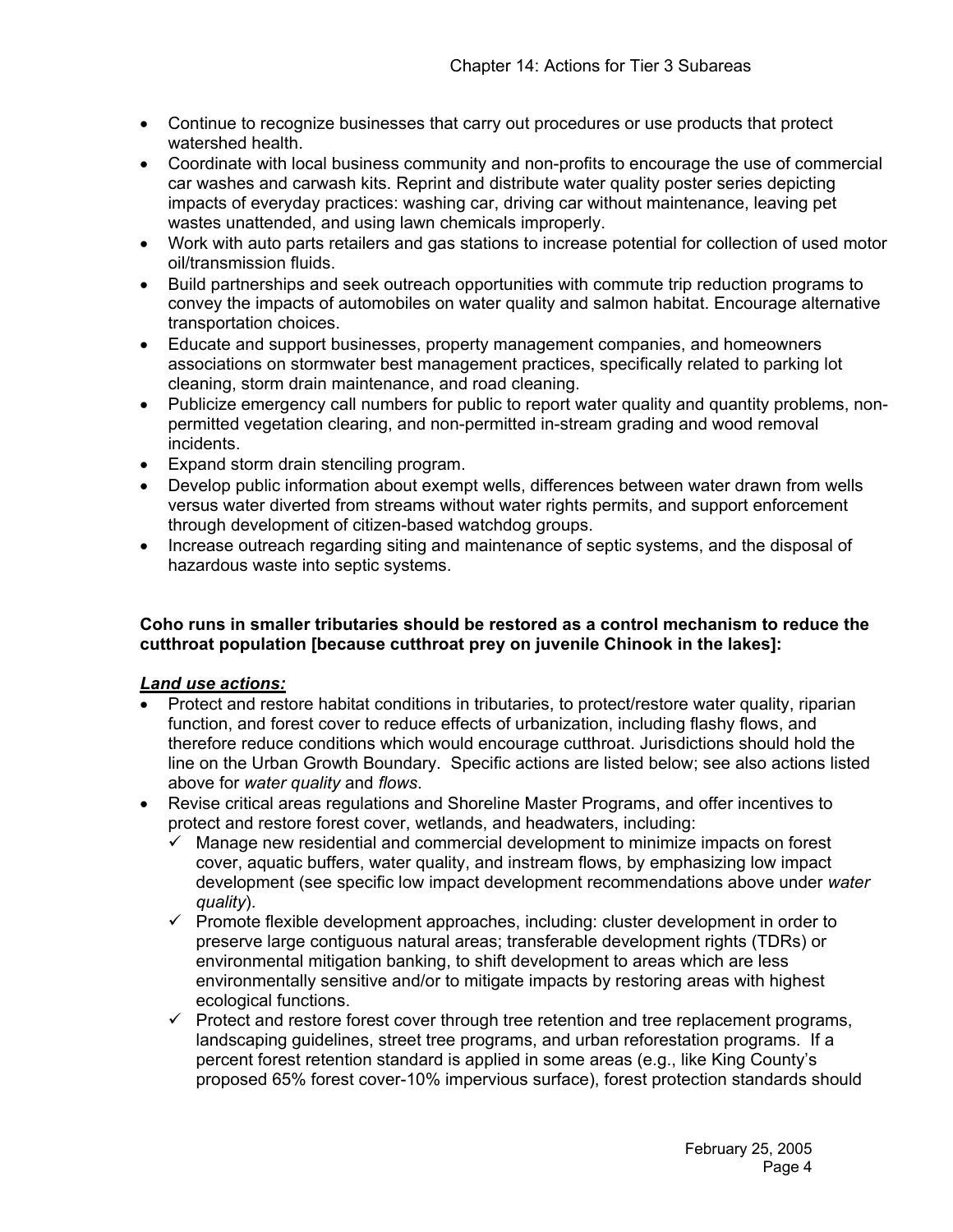take into account soils, substrate, topography, and vegetation to maximize retention and infiltration.

- $\checkmark$  Offer existing and new incentives to protect and restore riparian and upland parcels beyond those that are protected through regulations. Incentives include current use taxation (e.g., Public Benefit Rating system – PBRS), Native Growth Protection Area programs. Protection programs need a stewardship element to ensure management and maintenance of these areas over the long term, either through a local jurisdiction, nonprofit organization, or private entity.
- $\checkmark$  Where regulations and incentives are not sufficient, acquire key habitat as current opportunities for protection could be lost forever. Update basin plans to identify highest priority parcels for protection through acquisition or other means.
- $\checkmark$  Identify and protect headwater areas, including seeps, springs, and wetlands. Consider using critical aquifer recharge area (CARA) protections more broadly to protect groundwater recharge for maintaining cold temperatures for fish bearing streams, rather than solely for groundwater quality protection for potable water supply.
- $\checkmark$  Recognize importance of enforcement for all regulatory recommendations. Note that public education about why regulations exist is key part of making enforcement more effective. Effective enforcement must also include monitoring and adaptive management, so that effectiveness of regulations (and related mitigation projects) is measured, and adjustments are made over time.
- Adopt regulations and incentives to protect and restore riparian function, including vegetation and channel complexity, including:
	- $\checkmark$  Continue to tighten regulations affecting riparian buffers, including larger stream buffers, more restricted application of buffer averaging, fewer allowable uses in buffers (e.g., limiting trails, stormwater facilities). Could approve administrative variances of development standards (on case-by-case basis) in order to avoid encroaching into a sensitive area buffer.
	- 9 Nonconforming uses are significant challenge in developed areas.Many existing structures along creeks encroach into required stream buffers and are nonconforming with development and environmental regulations. Degree of nonconformity could become even greater as buffers and other riparian protections become more restrictive. In order to decrease the level of nonconformity over the long term (e.g., 50 years), jurisdictions should encourage or require that development come into conformity, depending on the degree of redevelopment. A sliding scale could be applied where the greater the degree of redevelopment, the greater the expectation that the development come into compliance.
	- $\checkmark$  Encourage or require revegetation and enhancement of riparian buffers where existing buffer vegetation is inadequate (i.e., lacking in tree/shrub vegetation or dominated by nonnative invasive species) to restore stream functions. Restoration should include underplanting of conifers in riparian buffers. Consider flexibility in prescriptive buffer width standards in exchange for stream habitat and buffer enhancement, particularly during redevelopment. However, buffer width reductions – even in exchange for riparian enhancement - should be restricted where riparian function has been compromised by development/encroachment in the floodplain and channel confinement. Stream buffer enhancement through revegetation is effective in addressing certain functions such as stream shading, microclimate control, and habitat diversity, but does not adequately address or offset impacts such as channel confinement, floodplain disconnectedness, and loss of channel complexity. Therefore, any granting of regulatory flexibility needs to analyze site-specific tradeoffs and impacts to the creek.
	- $\checkmark$  In order for incentive and technical assistance programs to be effective, they must receive adequate funding and be supported by technically trained staff. Additional incentives to encourage voluntary revegetation of riparian buffers include: providing expertise (e.g.,